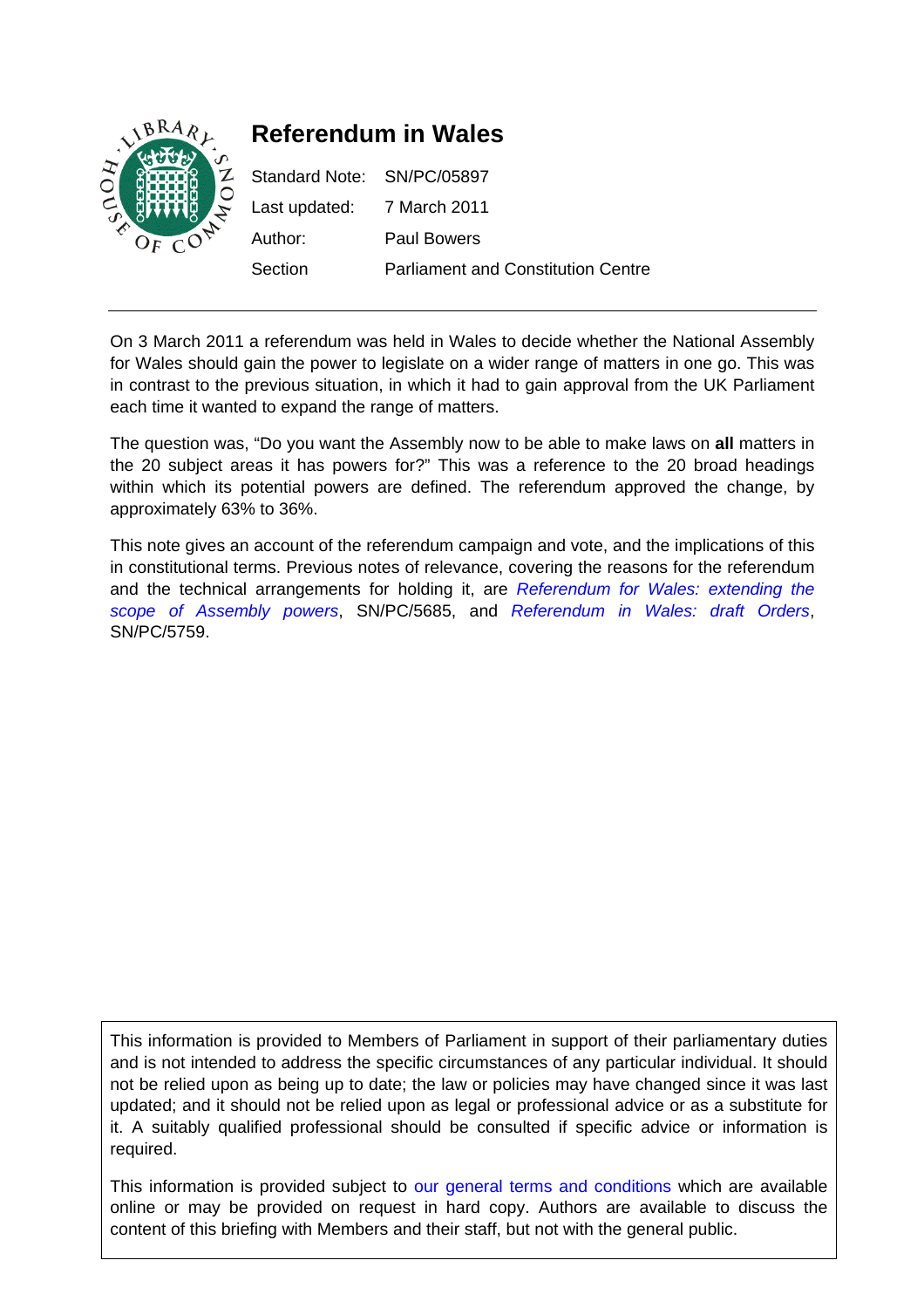# **Contents**

| 1            | <b>Background</b>                        |                      | 3               |
|--------------|------------------------------------------|----------------------|-----------------|
| $\mathbf{2}$ | Campaign                                 |                      | 3               |
| 3            | <b>Result</b>                            |                      | $6\phantom{1}6$ |
| 4            | What happens next?                       |                      | $6\phantom{1}6$ |
|              | 4.1                                      | Commencement         | 6               |
|              | 4.2                                      | Acts of the Assembly | 6               |
|              |                                          | <b>Restrictions</b>  | 6               |
|              |                                          | Procedure            | $\overline{7}$  |
|              | 4.3                                      | Subject matter       | $\overline{7}$  |
| 5            | <b>Reaction to the referendum result</b> |                      | 9               |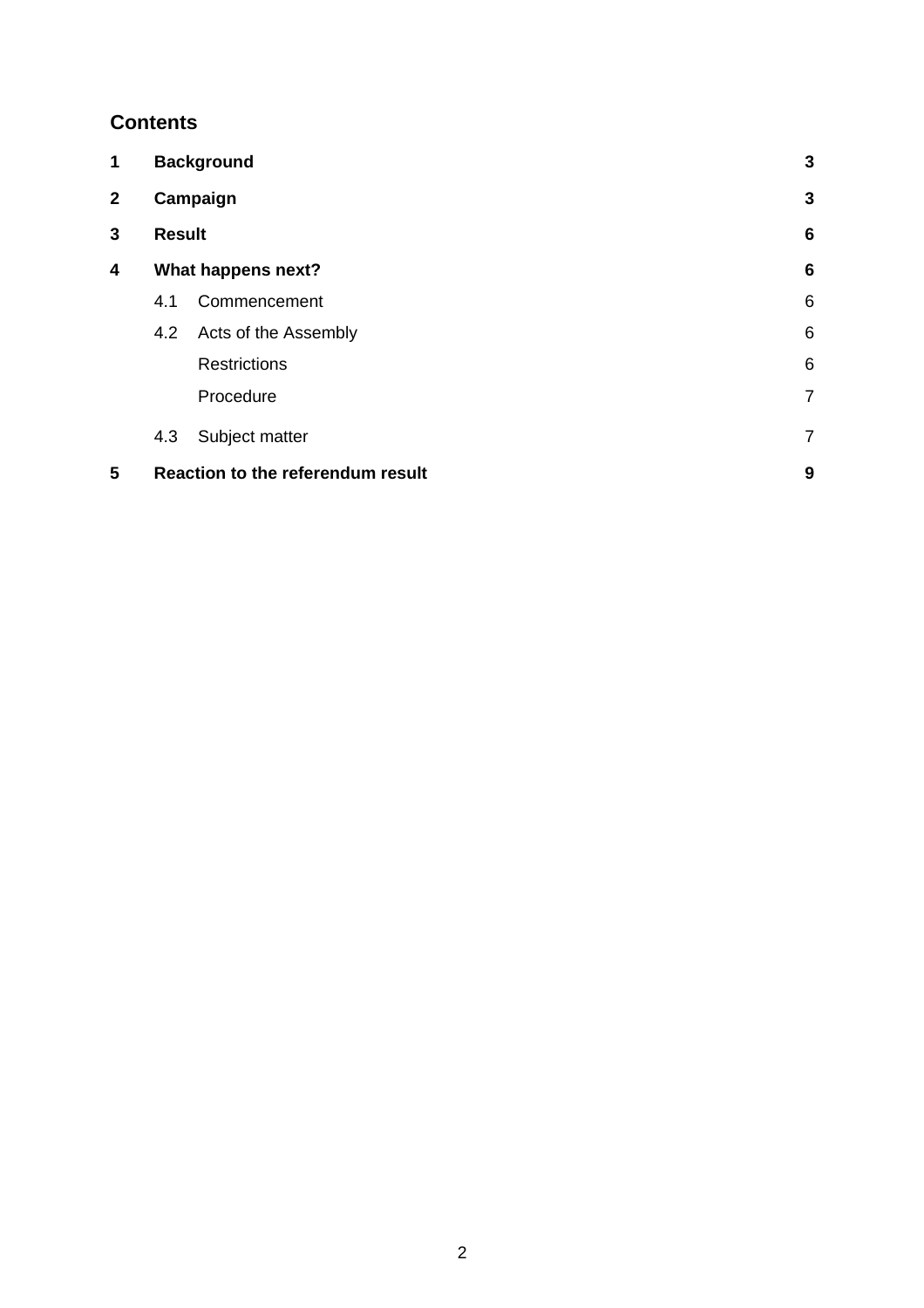# <span id="page-2-0"></span>**1 Background**

Hitherto, the National Assembly for Wales (the Assembly) could legislate on a relatively restricted range of subjects. These were arranged under 20 headings, but only a few specific matters were included under each heading. This range could be expanded piecemeal, either when enabling provisions were included in legislation in the UK Parliament, or if the Assembly requested an Order in Council for the purpose. However, under the *Government of Wales Act 2006* a mechanism existed to expand the range of specific matters significantly in one move. This could be done only if approved in a referendum.

The new powers available under this mechanism are contained in Part 4 of the 2006 Act, and are known as 'Assembly Act provisions'.

The Assembly passed a resolution calling for a referendum on moving to Assembly Act provisions on 9 February 2010.

The referendum was held on 3 March 2011: the vote was affirmative.

The Assembly Act provisions will come into force on a date to be set by the Welsh Assembly Government and approved by the National Assembly for Wales. At that point, the current power to make measures for Wales will end, although existing measures will remain in force.

The background to the referendum is covered in *[Referendum for Wales: extending the scope](http://www.parliament.uk/briefingpapers/commons/lib/research/briefings/snpc-05685.pdf)  [of Assembly powers](http://www.parliament.uk/briefingpapers/commons/lib/research/briefings/snpc-05685.pdf)*, SN/PC/5685, and *[Referendum in Wales: draft Orders](http://www.parliament.uk/briefingpapers/commons/lib/research/briefings/snpc-05759.pdf)*, SN/PC/5759.

# **2 Campaign**

The campaign was described by the *[Guardian](http://www.guardian.co.uk/uk/2011/mar/01/welsh-referendum-fails-to-engage)* as a "strikingly low-key contest."[1](#page-2-1) All parties in the Assembly supported the move to Assembly Act provisions, although the UK Government remained neutral. However, the main group campaigning for a 'no' vote decided not to seek funding by the Electoral Commission, with the result that the 'yes' campaign could not gain access to these funds either.

The conduct of referendums is governed by the *Political Parties, Elections and Referendums Act 2000* (PPERA). Under Section 108 of this Act the Electoral Commission may designate a group on each side of the campaign to receive financial assistance, but it cannot designate a group on one side only without the other. Groups wishing to be designated must apply, and the Commission must determine that a group adequately represents those campaigning for its preferred outcome before it can designate it. $2$ 

The main group campaigning for a 'no' vote in the referendum in Wales, [True Wales,](http://www.truewales.org.uk/en/index.html) decided not to apply for designation. Its stated reason was that it did not want to impose extra costs on the taxpayer:

There has been much speculation about whether we would apply to become the lead No campaign. We find that the referendum criteria make it impossible for grassroots groups in our democracy to work against political machines like the YES campaign – which comprises politicians, lobby groups and members of the Church hierarchy - the outdated rules have made it ridiculously one-sided and wasteful of public money.

<span id="page-2-1"></span><sup>1</sup> 1 March 2011.

<span id="page-2-2"></span><sup>2</sup> PPERA, section 109.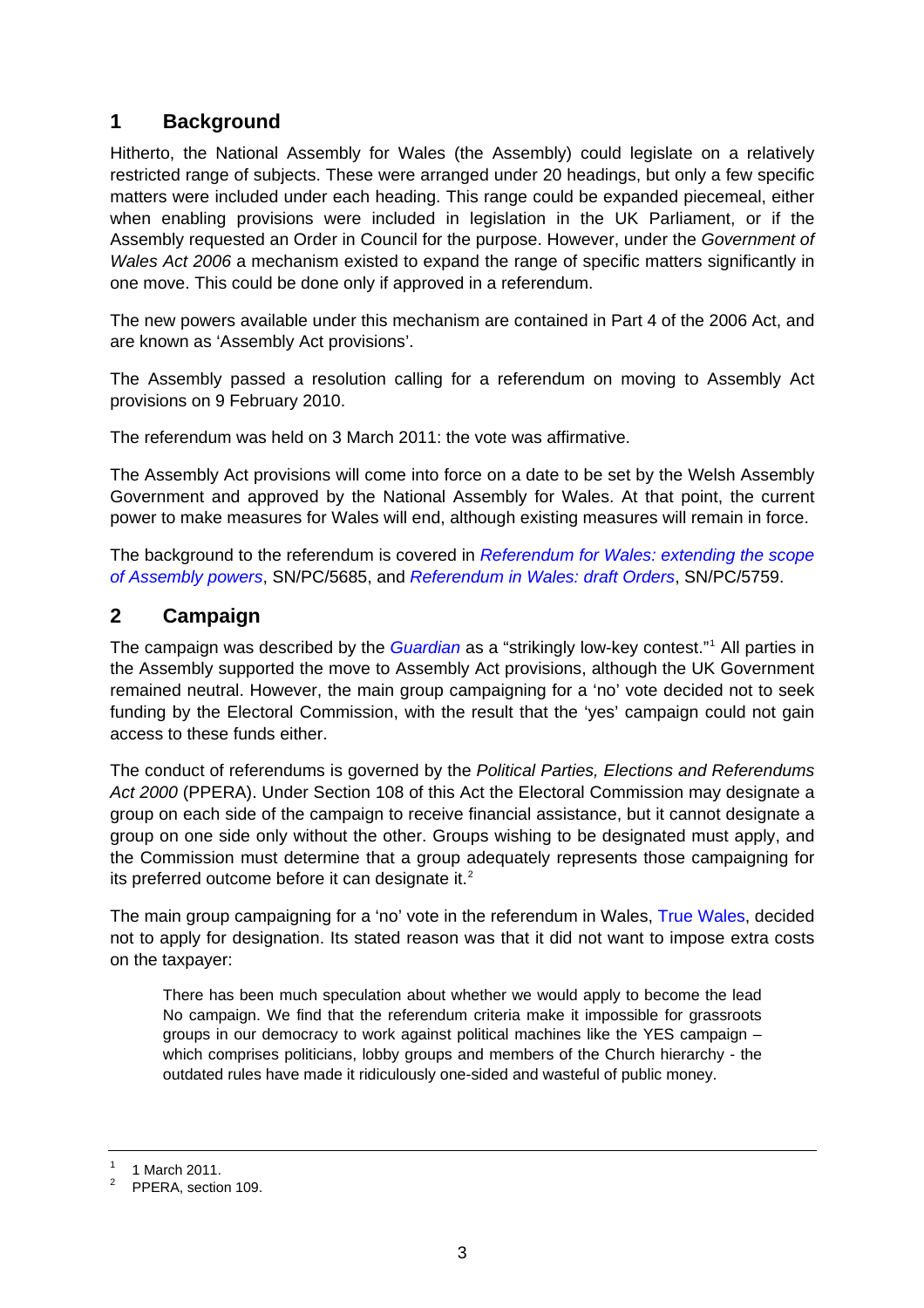After much consideration, we have informed the Electoral Commission of our intention to campaign, but to do so without the use of taxpayers' money. So we have not applied to the Electoral Commission to be appointed the lead 'NO' campaign.<sup>[3](#page-3-0)</sup>

One applicant, the blogger David Alwyn ap Huw Humphreys, did seek designation for the 'no' campaign, but the Electoral Commission found that he did not 'adequately represent' that campaign.

The main group campaigning for a 'yes' vote, [Yes for Wales](http://www.yesforwales.com/site/), did apply for designation, but the Electoral Commission was not able to grant this, as PPERA limits it to a designation for each side, or for none.

The Electoral Commission's decision not to designate lead campaign groups was announced in a press release.[4](#page-3-1)

The effect of True Wales's decision was that neither it nor Yes for Wales received the assistance of up to £600,000 to which a designated organisation would have been eligible, as well as election broadcasts, free postage for campaign literature, and free rooms for public meetings.<sup>[5](#page-3-2)</sup>

Under the *Government of Wales Act 2006*, if it does not designate an organisation on each side,

the Electoral Commission may take such steps as they think appropriate to provide such information for [voters] as the Commission think is likely to promote awareness  $[...]$  about the arguments for each answer to the referendum question. $^6$  $^6$ 

The Commission offered all registered campaigners the chance to express their views on its own website for voters, sent an information booklet to every household in Wales, and conducted an advertising campaign for the voters' website:

We have offered all registered campaigners – including the two that applied to become lead campaigners – the opportunity to each place a short statement on the About My Vote website as well as a link to their own website.

"The Commission has already launched an extensive public information campaign, which includes sending an information booklet to every household in Wales. This will be supported by an advertising campaign on television, radio, online and in the press that will drive traffic to our [www.aboutmyvote.co.uk](http://www.aboutmyvote.co.uk/) website.

"Registered campaigners including political parties, individuals and trade unions will continue to campaign to ensure that their arguments are heard across Wales. Our work will provide plenty of opportunities for voters to learn more about how to take part in the referendum and also hear the arguments being made by campaigners."

The Commission will now ask each registered campaigner to submit a statement of no more than 200 words which it will then place on a specially-designed page on its [www.aboutmyvote.co.uk](http://www.aboutmyvote.co.uk/) website, along with a link to their own website. Campaigners

<span id="page-3-0"></span><sup>3</sup> *[Statement on the refusal of taxpayers' money and lead campaign status](http://www.truewales.org.uk/en/news.html)*, 19 January 2011, accessed 3 March 2011. 4 *[No 'lead campaigners' for National Assembly referendum](http://www.electoralcommission.org.uk/news-and-media/news-releases/electoral-commission-media-centre/news-releases-referendums/no-lead-campaigners-for-national-assembly-referendum)*, Electoral Commission, 25 January 2011, accessed

<span id="page-3-1"></span> $3$  March  $2011$ .

<span id="page-3-2"></span>PPERA, section 110.

<span id="page-3-3"></span> $6$  Schedule 6, para 8(2).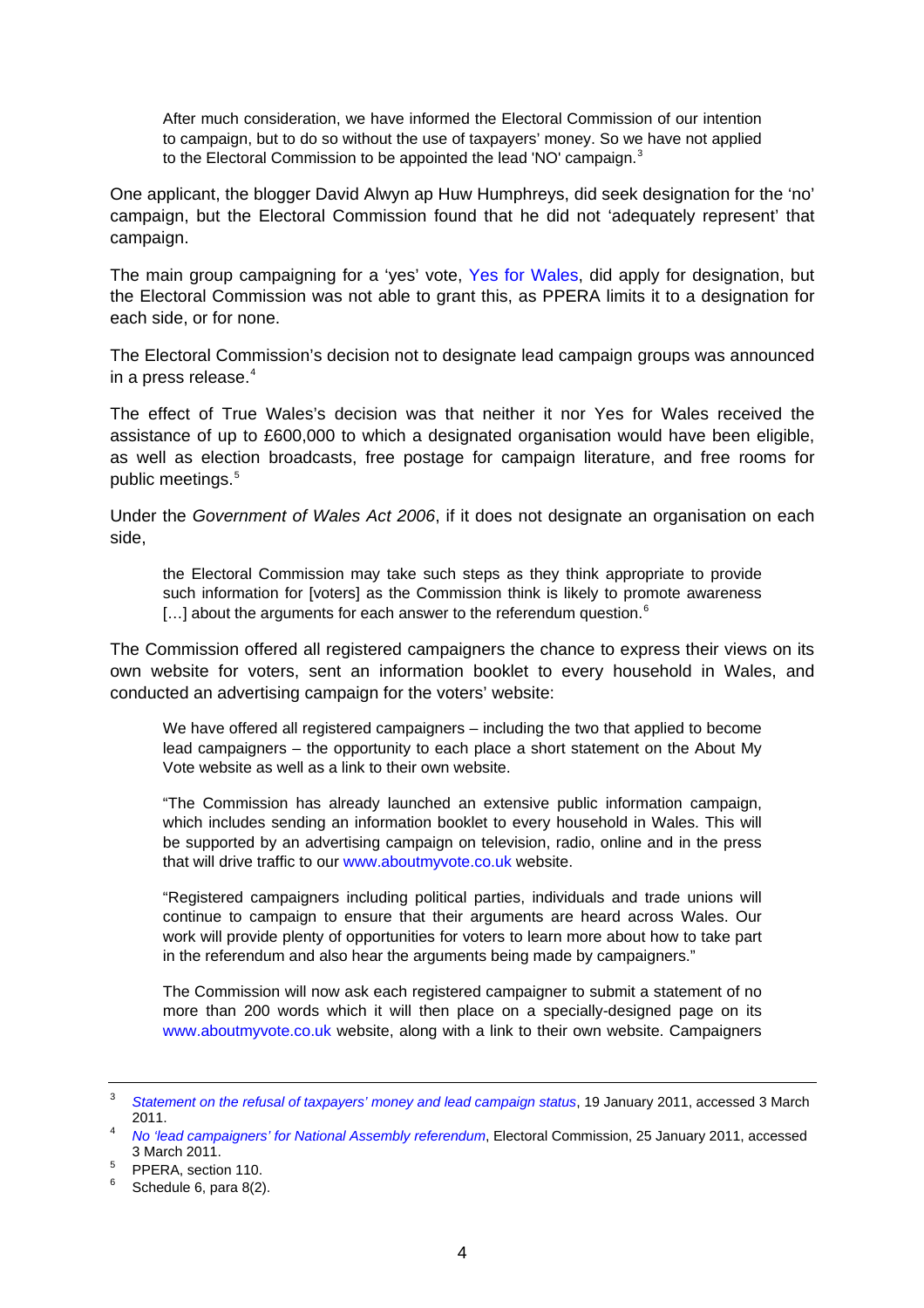have the choice of providing both a statement and a link, or just one of these. Campaigners can provide the statements in both English and Welsh.

The information, which should set out their arguments in favour of voting 'Yes' or 'No', will be presented on the aboutmyvote.co.uk website in a way that makes clear to voters that the content of it is the responsibility of each registered campaigner. The statement will also need to meet with specific guidelines set by the Commission.<sup>[7](#page-4-0)</sup>

The statement submitted by Yes for Wales was as follows:

#### **On March 3rd the people of Wales will be asked to vote on the future of our National Assembly.**

At the moment, Assembly Members have to ask permission from London before they can pass laws in areas that are already the responsibility of the Assembly. This can take a long time and holds back action in vitally important areas.

There have been long delays in providing more affordable housing, promoting recycling and improving mental health treatment - all because the Assembly doesn't have all the tools it needs to do the job.

A Yes vote in the referendum will speed up the process. It is not about adding to the Assembly's areas of responsibility. It will make the Assembly more efficient, more costeffective and more accountable to the people of Wales.

People from all walks of life and all parties are coming together to support the simple principle that laws that only affect Wales, should be made in Wales.

The statement submitted by True Wales was:

True Wales' supporters are found everywhere throughout Wales. They are ordinary members of the public who are deeply disappointed at the way devolution has worked out.

The fault lies in the competence of the Assembly and more laws can't change that. In fact more power will make things even worse because the Assembly will be able to pass laws without adequate scrutiny.

The involvement of the elected Welsh MPs is vital for the health of our democracy. Good laws require scrutiny and that takes time. Many of the laws proposed by the AMs have been significantly improved by the MPs.

The Assembly currently has all the tools it needs to do the tasks the AMs were elected to undertake. More power isn't necessary but the involvement of the MPs is essential.

The simple principle is that laws that effect Wales should be made with the cooperation and involvement of the elected Welsh MPs.

People from all over Wales have come together to support and promote better democracy and devolution.

Statements by some of the other campaigners can be found on the *[About my vote](http://www.aboutmyvote.co.uk/wales_referendum/information_from_campaigners.aspx)* website, hosted by the Electoral Commission.

<span id="page-4-0"></span><sup>7</sup> Kay Jenkins, Head of the Electoral Commission in Wales, quoted in *[Yes and No information to be placed on](http://www.electoralcommission.org.uk/news-and-media/news-releases/electoral-commission-media-centre/news-releases-referendums/yes-and-no-information-to-be-placed-on-the-electoral-commissions-website)  [the Electoral Commission's website](http://www.electoralcommission.org.uk/news-and-media/news-releases/electoral-commission-media-centre/news-releases-referendums/yes-and-no-information-to-be-placed-on-the-electoral-commissions-website)*, 1 February 2011, accessed 3 March 2011. Full board papers on its decision to proceed in this way are available under the "campaigning" head on its [website](http://www.electoralcommission.org.uk/elections/upcoming-elections-and-referendums/wales/referendum#Campaigning) for this referendum.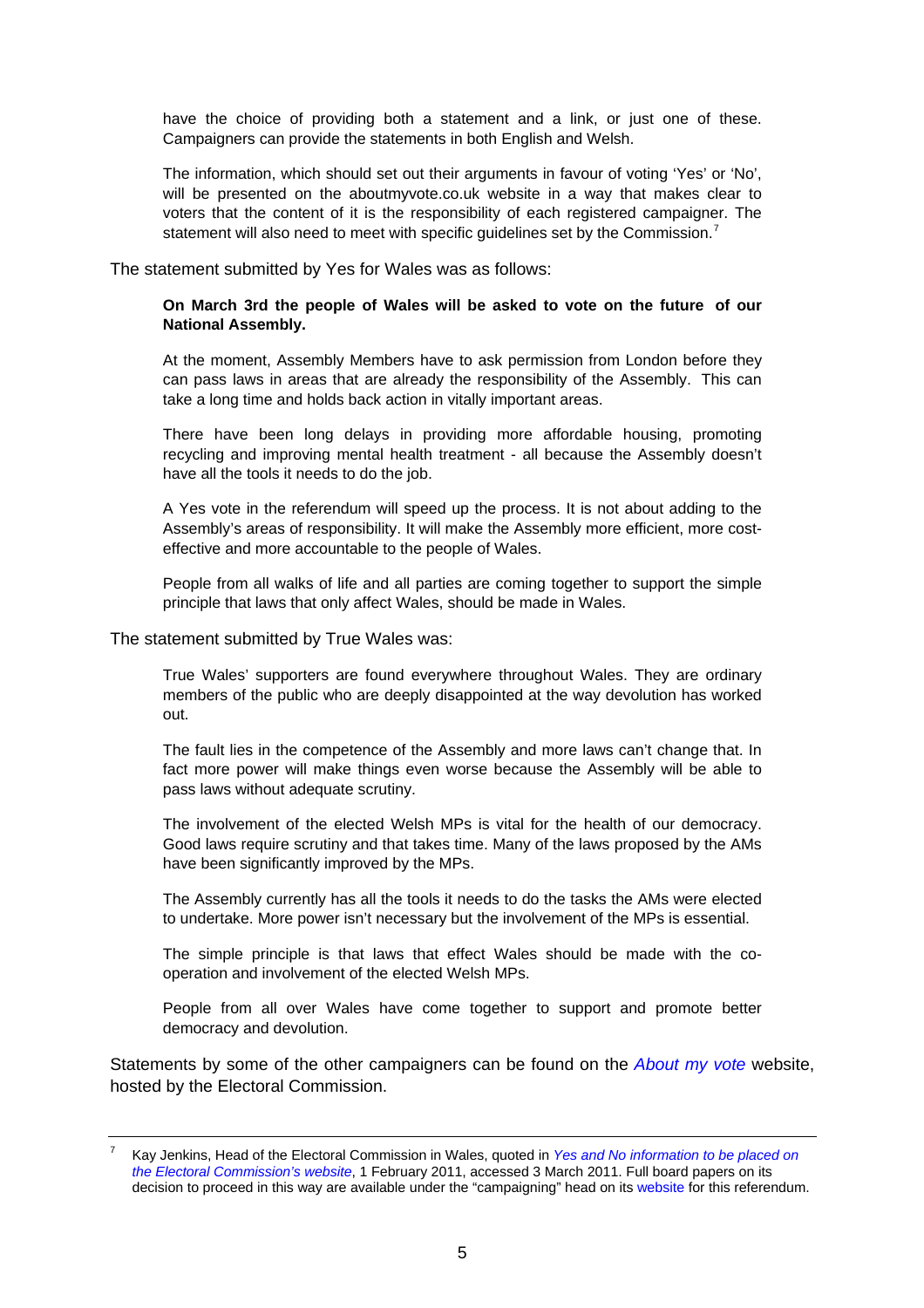<span id="page-5-0"></span>The Electoral Commission's own [information booklet](http://www.aboutmyvote.co.uk/PDF/Wales-Referendum-Booklet-English-Final.pdf) is available on the same website.

### **3 Result**

According to the [Electoral Commission](http://referendumresults.aboutmyvote.co.uk/en/default.aspx) a total of 517,132 people, or 63.49%, voted 'yes' to the question, "Do you want the Assembly now to be able to make laws on **all** matters in the 20 subject areas it has powers for?" 297,380, or 36.51%, voted 'no'. Monmouthshire was the only one of the 22 voting areas in which a majority voted 'no', and then only by a margin of 320 votes. $8$ 

The provisional national turnout was 35.2%.<sup>[9](#page-5-2)</sup>

A detailed statistical assessment of the referendum has been produced by the Members' Research Service at the Assembly, in *[Results of the National Assembly for Wales](http://www.assemblywales.org/11-017.pdf)  [Referendum 2011](http://www.assemblywales.org/11-017.pdf)*, March 2011.[10](#page-5-3)

### **4 What happens next?**

#### **4.1 Commencement**

The new arrangements, or Assembly Act provisions, will come into force on a date to be chosen by the Welsh Ministers.<sup>[11](#page-5-4)</sup> This will be embodied in an order, which must first be approved by the Assembly. It is expected that commencement will take effect from the start of the new Assembly after the elections in May.<sup>[12](#page-5-5)</sup>

When the Assembly Act provisions come into force, the existing power to make measures, under Part 3 of the *Government of Wales Act 2006*, will cease. However, exisiting measures will remain in force.

#### **4.2 Acts of the Assembly**

The Assembly will pass laws known as 'Acts of the National Assembly for Wales.'[13](#page-5-6) These will be introduced as Bills, and they will be subject to approval by the Assembly and then Royal Assent.

As previously, and as also in Scotland and Northern Ireland, the power of the UK Parliament to make laws for Wales is not affected by the Assembly Act provisions: it is affirmed for the avoidance of doubt in section 107 (5) of the 2006 Act.

#### *Restrictions*

An Act of the Assembly may make any provision that could be made by an Act of Parliament, subject to certain restrictions in the 2006 Act: Section 108 (4), (5) and (6) set out the areas of competence within which the provisions of an Act must fall.

First, the Act must relate to a subject on the list in Schedule 7, Part 1. This is discussed at greater length in section 4.3 below. Secondly, Acts must not apply other than in relation to Wales. These conditions do not apply if the provision in question is for enforcement of a provision that does satisfy the conditions, or is appropriate for making such a provision

<span id="page-5-1"></span><sup>8</sup> <sup>8</sup> All local area voting declarations, Electoral Commission, accessed 7 March 2011.<br><sup>9</sup> Final national result, Electoral Commission, accessed 7 March 2011.

<span id="page-5-3"></span><span id="page-5-2"></span>*Final national results*<br>
<sup>10</sup> Martin Jennings, Paper number 11/017.<br>
<sup>11</sup> Government of Wales Act 2006, section 105.

<span id="page-5-5"></span><span id="page-5-4"></span><sup>&</sup>lt;sup>12</sup> [Historic "Yes" vote gives Wales greater law-making powers](http://www.wired-gov.net/wg/wg-news-1.nsf/lfi/DNWA-8EQDQE), Welsh Assembly Government press release, 7 March 2011. 13 *Government of Wales Act 2006*, section 107.

<span id="page-5-6"></span>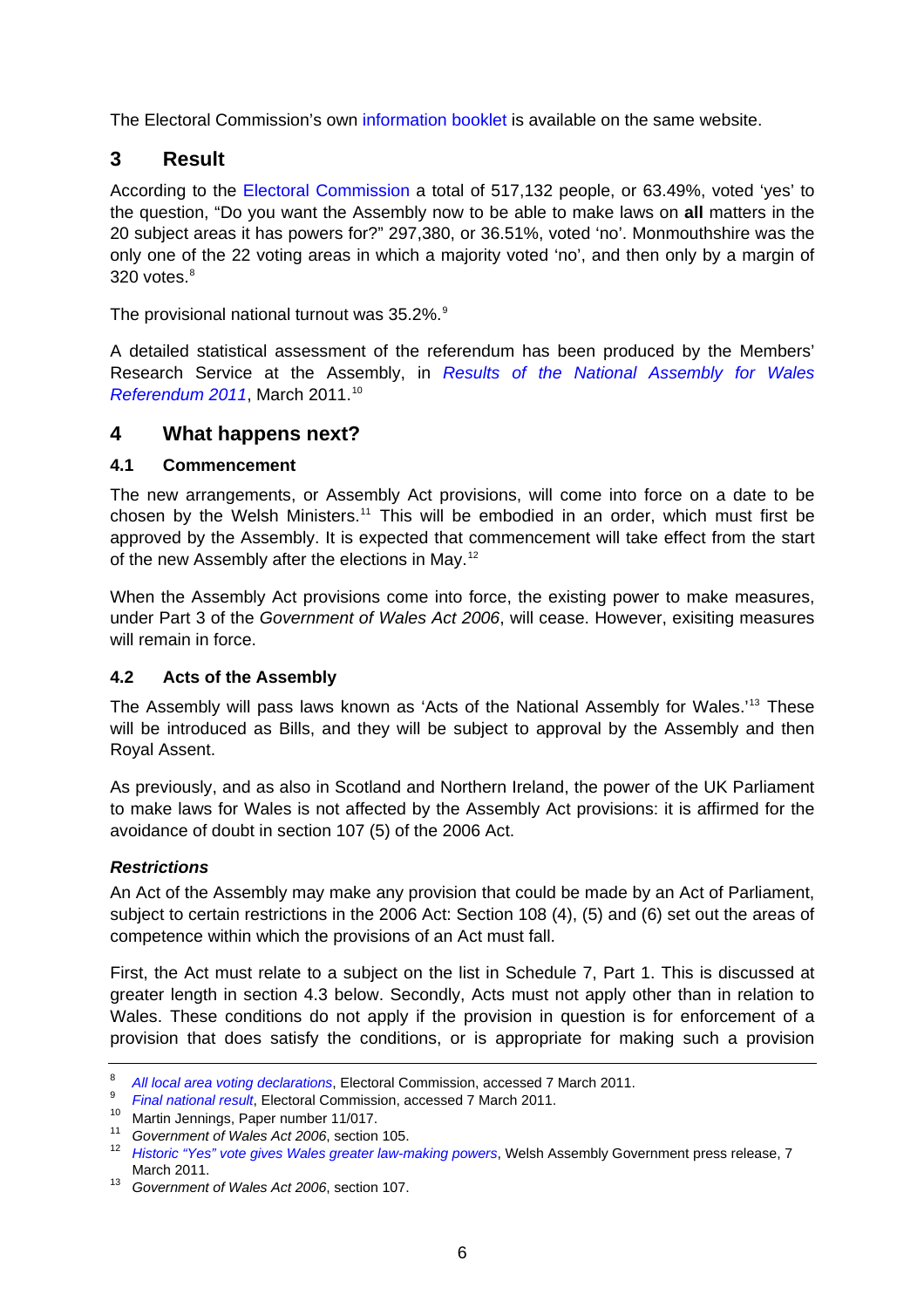<span id="page-6-0"></span>effective, or is otherwise incidental or consequential to a satisfactory provision. Provisions of an Act of the Assembly, including incidental etc ones, may not extend beyond England and Wales, they must not be incompatible with the *European Convention on Human Rights* nor European law, and they must not breach restrictions set out in Schedule 7, Part 2.

The latter are similar to existing restrictions on Assembly measures, except that the provision that measures may not create criminal offences punishable above a certain level is not repeated in respect of Acts. So, under Schedule 7, an Act must not remove nor modify the functions of a UK Minister nor of the Comptroller and Auditor General, it must not, with some exceptions, modify the 2006 Act, it must not modify statutory provisions that require repayment of borrowed money to be charged on the Welsh Consolidated Fund, and it must not modify the provisions of certain existing Acts already protected in respect of measures.<sup>[14](#page-6-1)</sup>

### *Procedure*

Sections 110 to 116 of the 2006 Act cover the procedure on Bills and Acts of the Assembly, although this will be fleshed out in the Assembly's standing orders. The procedure is very similar to that for Assembly measures. Bills may be introduced by a member of the Welsh Assembly Government or by any Assembly member.<sup>[15](#page-6-2)</sup> As with measures, the proceedings on a Bill must have three stages, allowing a debate and vote on its general principles, consideration and voting on the details, and a final stage at which it is passed or rejected.[16](#page-6-3) Also as with measures, there is scope for the Attorney General, or the Counsel General in Wales, to refer a Bill to the Supreme Court to determine whether it falls within the Assembly's legislative competence.<sup>[17](#page-6-4)</sup> The Secretary of State has the power to block a Bill, by order subject to annulment by resolution of either House of Parliament. The terms of this power are the same as for measures: it applies if the Secretary of State has reasonable grounds to believe that the Bill would have an adverse effect on a matter not listed as within the Assembly's competence in Schedule 7, that it might have a serious adverse effect on water resources, supply or quality in England, that it would have an adverse effect on the operation of the law in England, or that it would be incompatible with international obligations, national security or defence. A broadly similar provision applies in relation to Scotland.<sup>[18](#page-6-5)</sup>

#### **4.3 Subject matter**

Under the new arrangements, the 20 existing 'fields' within which the Assembly may legislate become 'subjects', but the headings stay almost identical.<sup>[19](#page-6-6)</sup> They will be:

Agriculture, forestry, animals, plants, and rural development

Ancient monuments and historic buildings

**Culture** 

Economic development

Education and training

<span id="page-6-1"></span><sup>14</sup> The whole of the *European Communities Act 1972*, *Data Protection Act 1998*, *Human Rights Act 1998*, and *Civil Contingencies Act 2004*; Sections 144 (7), 145, 145A and 146A (1) of the *Government of Wales Act 1998*; and the whole of the *Re-Use of Public Sector Information Regulations 2005*.<br><sup>15</sup> *Government of Wales Act 2006*, section 110.<br><sup>16</sup> Section 111.<br><sup>17</sup> *Costing 110*.

<span id="page-6-2"></span>

<span id="page-6-4"></span><span id="page-6-3"></span> $^{17}$  Section 112.

<span id="page-6-6"></span><span id="page-6-5"></span><sup>&</sup>lt;sup>18</sup> Scotland Act 1998, section 35.<br><sup>19</sup> Under the outgoing system of measures the heading of field 1 was "agriculture, fisheries, forestry and rural development," while field 7 was "fire and rescue services and promotion of fire safety."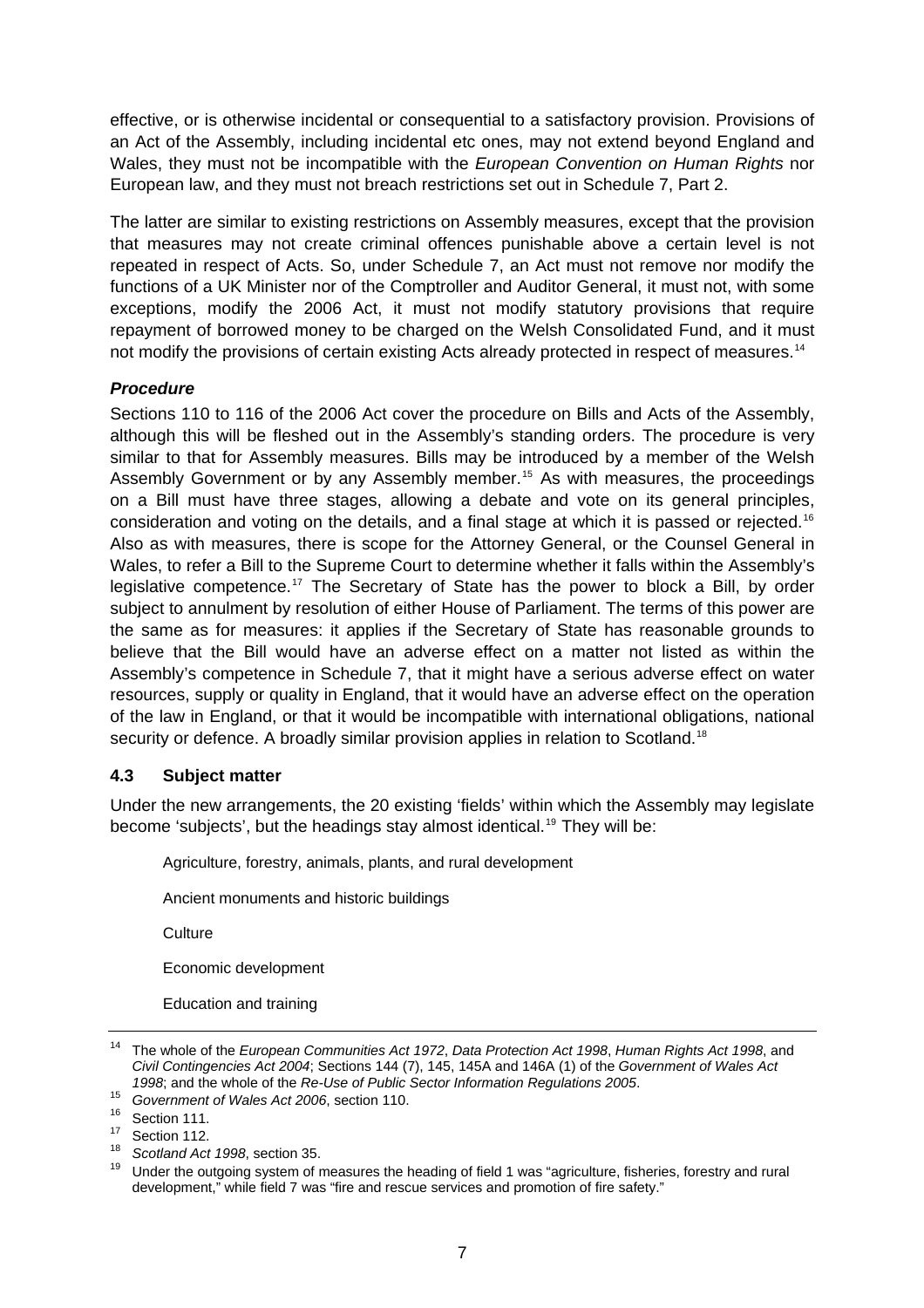Environment Fire and rescue services and fire safety Food Health and health services Highways and transport Housing Local government National Assembly for Wales Public administration Social welfare Sport and recreation Tourism Town and country planning Water and flood defence Welsh language

Under the arrangements hitherto, the Assembly could not automatically legislate on every topic arising under one of these headings. Instead, it was restricted to those matters specified either in an Act of Parliament or in an Order in Council made for the purpose (a "legislative competence order," or LCO). These matters, which can be very detailed, are listed in Schedule 5 to the *Government of Wales Act 2006*, which has been amended each time a new matter has been added.

There is a series of [notes](http://www.assemblywales.org/bus-home/bus-legislation/bus-legislation-guidance/bus-legislation-guidance-documents/legislation_fields.htm) prepared by the Assembly's research service, which tracks the successive amendments of Schedule 5. According to these notes, matters have been added to 14 of the 20 fields. There is also a version of [Schedule 5](http://www.assemblywales.org/bus-home/bus-legislation/bus-legislation-guidance/bus-legislation-guidance-documents/legislation_fields/schedule-5.htm) as amended on the Assembly's website, which gives the list of fields and matters as it currently stands.

Once the new powers approved in the referendum come into force, the Assembly will be able to pass laws on at least some matters under each subject. In some subjects it will be able to pass laws on a great many new matters.

The details of what is included in the subjects are set out in [Schedule 7](http://www.legislation.gov.uk/ukpga/2006/32/schedule/7) to the 2006 Act. This Schedule does not specify matters in the same detail as Schedule 5. Instead, it gives rather general descriptions of what each subject contains, and then specifies exemptions (matters that are reserved to the UK level).

As an example, here is the content of Field 3, Culture, under the present arrangements:

Matter 3.1

The functions of local authorities in the support, improvement and promotion of arts and crafts, museums and galleries, libraries, archives and historical records, and cultural activities and projects.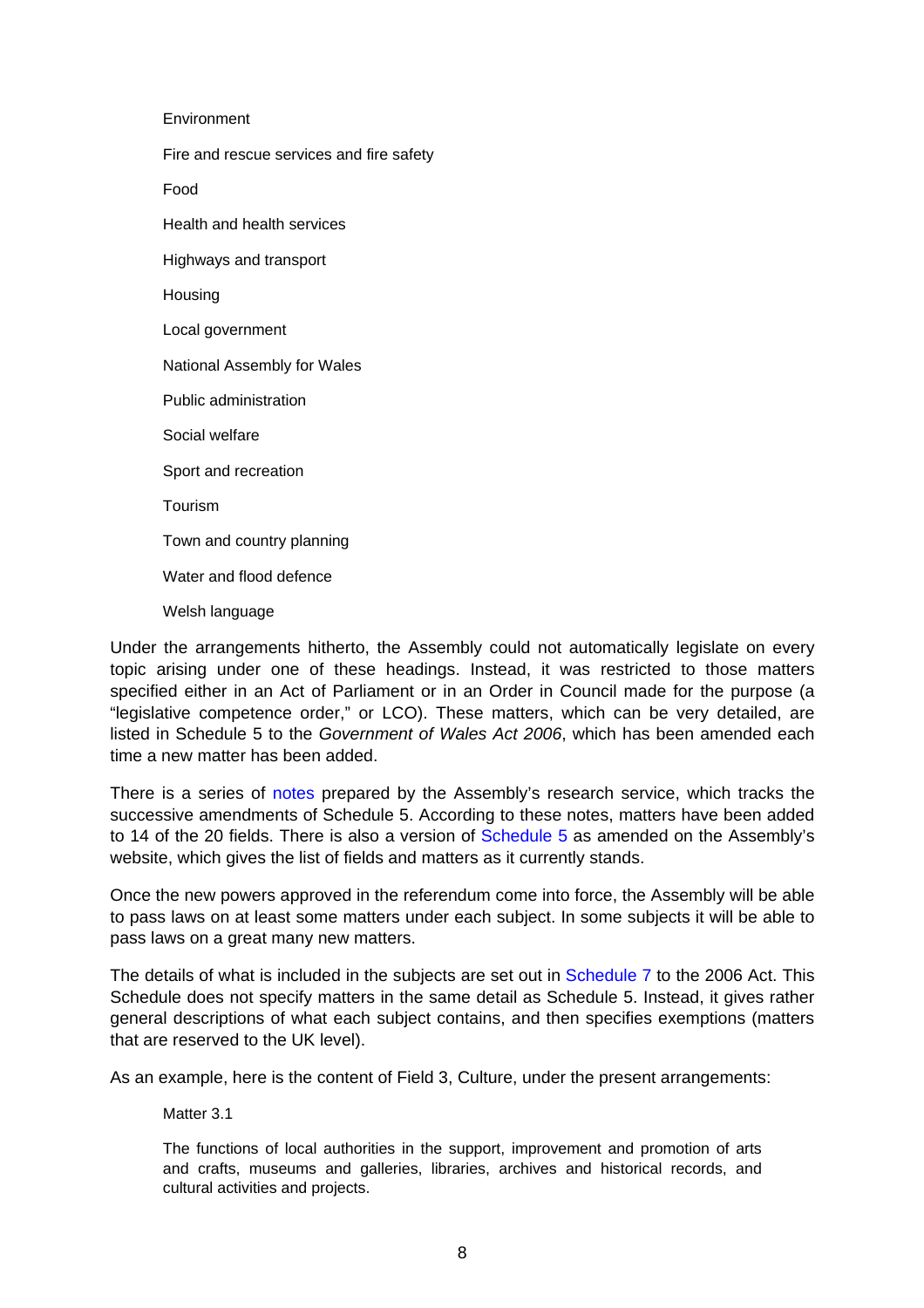<span id="page-8-0"></span>This matter does not include licensing of sale and supply of alcohol, provision of entertainment and late night refreshment.

In this matter "local authorities" means the councils of counties and county boroughs in Wales $20$ 

This is Subject 3, Culture, under the new arrangements:

Arts and crafts. Museums and galleries. Libraries. Archives and historical records. Cultural activities and projects.

*Exceptions—* 

Public lending right.

Broadcasting.

Classification of films, and video recordings.

Government indemnities for objects on loan.

Payments to Her Majesty's Revenue and Customs in respect of property accepted in satisfaction of tax, apart from property in which there is a Welsh national interest. $21$ 

Amendments may be made to Schedule 7 by Order in Council. Such an Order will have to be approved by resolutions of both Houses of Parliament and, except for the first Order, of the Assembly.

### **5 Reaction to the referendum result**

Labour First Minister Carwyn Jones said:

I am very pleased that the people of Wales have voted in favour of the Assembly having greater law-making powers

After more than a decade of devolution, we will for the first time now be able to legislate more effectively for the people of Wales, in Wales.

The system we have used so far, under the Government of Wales Act, had an element of duplication, and created confusion about who was responsible for what. Removing that duplication will enable us to use our legislative capacity more effectively, and people will gain a clearer understanding of the role and responsibilities of the devolved institutions in Wales. $^{22}$  $^{22}$  $^{22}$ 

Deputy First Minister Ieuan Wyn Jones of Plaid Cymru said:

This vote represents a historic day for Wales that will provide the Welsh people with full law-making powers for the first time.

I am also very proud that this referendum has marked the success of one of this Assembly Government's key One Wales commitments. This is a truly significant achievement that will resonate in this country every time legislation is needed. The

<span id="page-8-1"></span><sup>20</sup> *Government of Wales Act 2006*, Schedule 5, Part 1, as amended by *The National Assembly for Wales* 

<span id="page-8-3"></span>

<span id="page-8-2"></span><sup>(</sup>Legislative Competence) (Culture and Other Fields) Order 2010, SI 2010/1212.<br><sup>21</sup> Government of Wales Act 2006, Schedule 7, Part 1.<br><sup>22</sup> Historic "Yes" vote gives Wales greater law-making powers, Welsh Assembly Government March 2011.